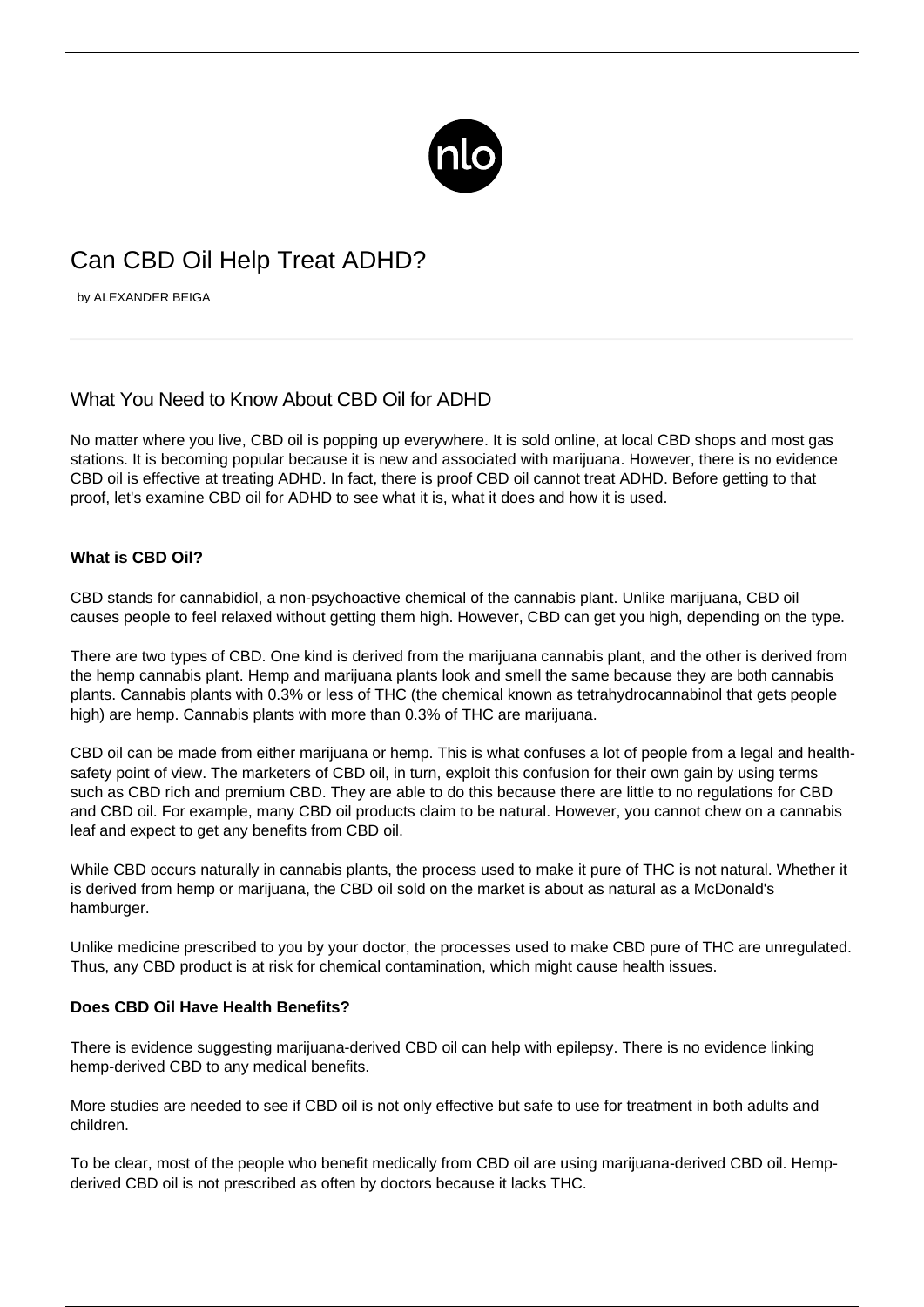Unfortunately, nothing is proven at this point. Anyone who uses CBD oil to treat a health condition is experimenting on themselves.

## **Can CBD Oil Treat ADHD?**

When it comes to ADHD, there is proof marijuana-derived CBD oil is harmful to managing ADHD symptoms. Remember, THC is the chemical that gets people high.

When THC gets someone high, it alters how their brain manages:

- Pain.
- Coordination and movement.
- Emotions.
- Mood.
- Thinking.
- Appetite.
- Memories.

In other words, THC makes some [ADHD symptoms](/adhd-symptoms/) worse.

As for hemp-derived CBD, there is zero evidence of any health benefits. Studies in the future may prove otherwise, but for now, there is no reason to believe either type of CBD can treat ADHD.

Researchers and medical professionals have not found evidence that CBD oil is an effective treatment for ADHD.

At best, CBD oil is a supplement when it comes to ADHD treatment. At worst, it is a waste of money and possibly a health risk, especially for children and teens, which brings us to our next point.

#### **Is CBD Oil Safe For Children?**

There are no studies on the use of CBD oil in children.

An upset stomach or drowsiness may occur when first taking CBD oil. Others experience fatigue or drug interactions. Starting with a lower dose can reduce the likelihood of these side effects occurring.

Other side effects may depend on the way you use CBD oil. Vaping may cause lung irritation. This can lead to chronic coughing and other breathing difficulties, especially in people with asthma.

Talk to your doctor before you or your child try CBD oil.

#### **How to Use CBD Oil for ADHD**

In case you want to experiment with CBD oil, here's how you should use it.

First things first, make sure you have a full stomach. CBD works best when consumed with a lot of fats.

The two most effective ways to take CBD oil are by swallowing or letting it dissolve under your tongue. There are advantages and disadvantages to each way.

#### **Swallowing**

When someone swallows CBD, it passes through the digestive tract. There it gets absorbed into the bloodstream and travels throughout the body.

CBD oil takes longer to affect your body when swallowed, but the effects last longer (one to six hours) when